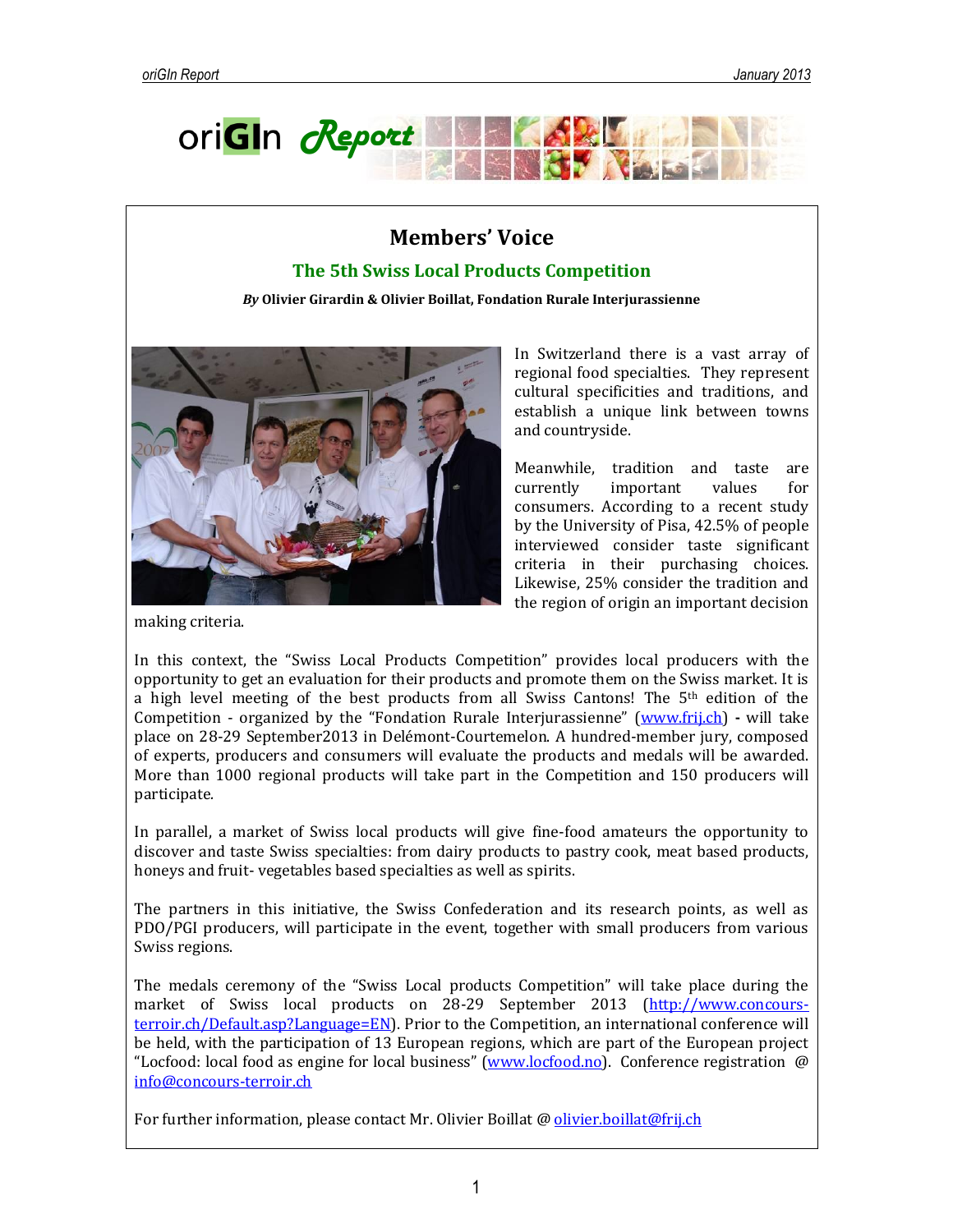## **INTERNATIONAL AFFAIRES**

## **AT THE GLOBAL LEVEL**

#### **WTO:**

#### **Talks stalled on the multilateral register**

In December, in his statement Ambassador Agah of Nigeria, the Chair of the negotiations on the establishment of a GI multilateral register for wines and spirits, explained that the deadlock in negotiations is over the mandate. Should it concern only wines and spirits or could it be extended to other products and include talks on other topics?

Mr. Agah said that he will hold the discussions on technical issues in early 2013, but with a slightly different approach. Most of the delegations have indicated their willingness to unbundle the three topics temporarily to move forward technical work on the first topic concerning the registration of wines and spirits.

Indeed, this solution will allow the differentiation of two others topics which raise different problems. One concerns the proposal to extend the current higher level of protection granted to wines and spirits to other products. The other refers to the obligation of the patent applicant to disclose the origin of genetic resources and traditional knowledge used in the invention.

This strategy would ensure that detailed technical issues will not be an obstacle for a future deal that might be concluded if differences are resolved in the broader Doha Round package.

Further information at: [http://www.wto.org/english/news\\_e/news12\\_](http://www.wto.org/english/news_e/news12_e/trip_07dec12_e.htm) [e/trip\\_07dec12\\_e.htm](http://www.wto.org/english/news_e/news12_e/trip_07dec12_e.htm)

## **WTO: Ministerial conference in Bali & Director-General selection process**

The 9th WTO Ministerial Conference will take place in Bali from 3 to 6 December 2013. It will be the occasion to introduce the new Director-General (DG) and make a statement on the Doha round negotiations.

Concerning the DG selection process the nomination period closed on the 31st of December 2012. The 3rd of January the WTO announced that nine candidates have been nominated by their respective governments for the post. A formal general Council meeting was held on the 29th of January to allow candidates to present themselves to the membership. The selection process will conclude with a decision by the General Council no later than 31st May 2013.

Further information at:

[http://www.wto.org/english/news\\_e/news13\\_](http://www.wto.org/english/news_e/news13_e/dgsel_03jan13_e.htm) [e/dgsel\\_03jan13\\_e.htm](http://www.wto.org/english/news_e/news13_e/dgsel_03jan13_e.htm)

#### **WIPO: Worldwide Symposium on GIs**

The next International Symposium Geographical Indications, organized every two years by the WIPO, will take place in Bangkok (Thailand) from 27 to 29 March 2013.

**oriGIn has been invited to deliver a presentation on GIs for non agricultural products, an emerging issues in the global context that our Organization has been focusing on, over the last few years, both at the international and European level.**

Further information at: [http://www.wipo.int/meetings/en/details.jsp?](http://www.wipo.int/meetings/en/details.jsp?meeting_id=28143) [meeting\\_id=28143](http://www.wipo.int/meetings/en/details.jsp?meeting_id=28143)

#### **India: Latest GI developments**

As explained in the oriGIn manual on "Protecting Geographical Indications in Emerging Economies" published last year, since the GI Act and GI rules entered into force, respectively in 1999 and in 2002, the recognition of GIs in India experienced a fast development.

In this context, on 16 January 2013, "Madurai Malli" became the first GI granted to a flower name in Tamil Nadu (State in South India). "Madurai Malli" is characterized by its heady fragrance, thick petals and lengthiest petiole.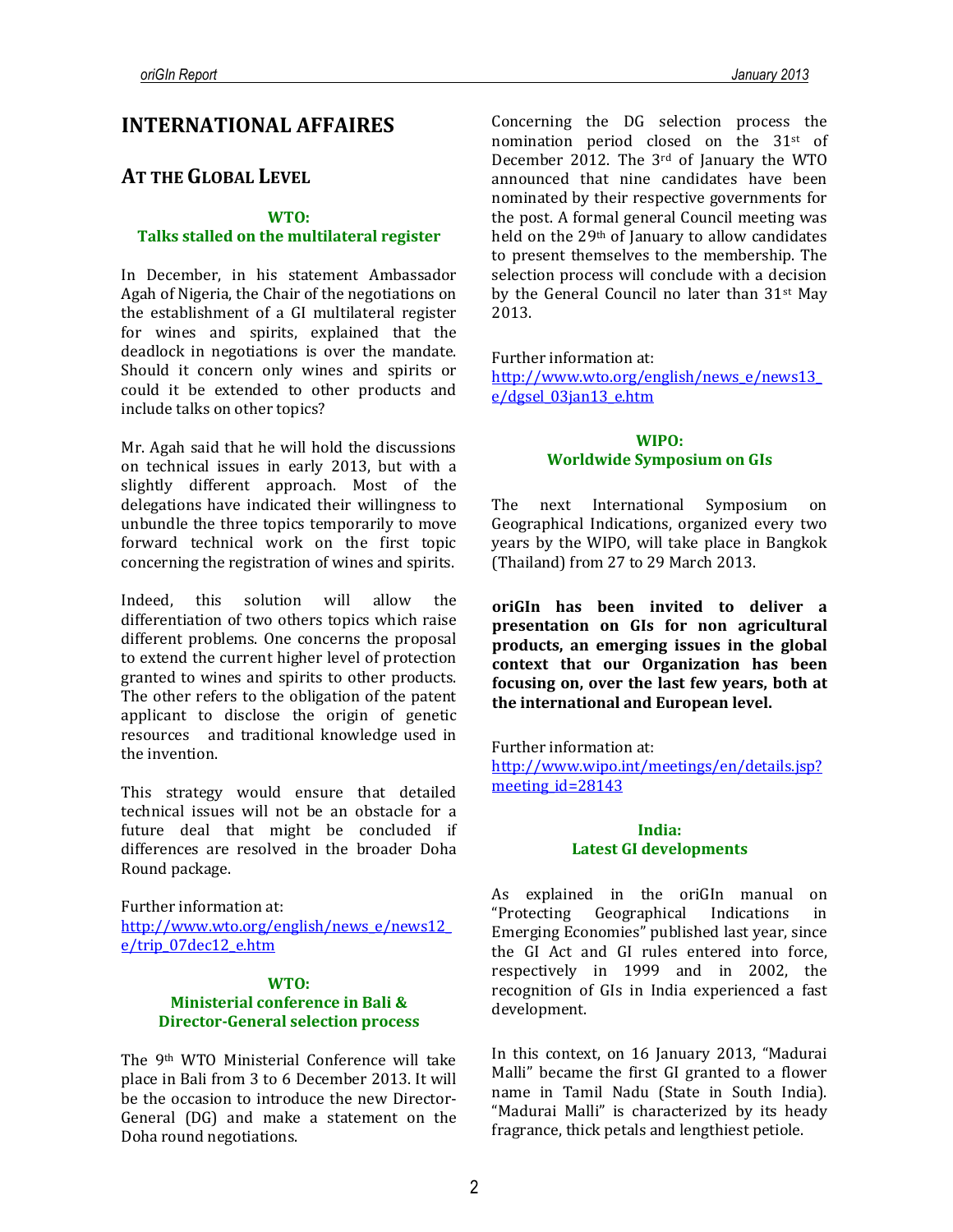Further information at:

[http://www.thehindu.com/news/cities/Madur](http://www.thehindu.com/news/cities/Madurai/geographical-indication-tag-for-madurai-malli/article4319235.ece) [ai/geographical-indication-tag-for-madurai](http://www.thehindu.com/news/cities/Madurai/geographical-indication-tag-for-madurai-malli/article4319235.ece)[malli/article4319235.ece](http://www.thehindu.com/news/cities/Madurai/geographical-indication-tag-for-madurai-malli/article4319235.ece)

Also in January, a GI application was filed for "Meerut Scissors". They are historical scissors of Meerut, a city in the [Indian](http://en.wikipedia.org/wiki/India) [state](http://en.wikipedia.org/wiki/States_and_territories_of_India) of [Uttar](http://en.wikipedia.org/wiki/Uttar_Pradesh)  [Pradesh,](http://en.wikipedia.org/wiki/Uttar_Pradesh) entirely handmade. Supported by the Federation of Indian Micro Small and Medium Enterprise (FISME), the protection of this ageold tradition against copy-cats will help to maintain employment and will give a support for modernisation of the traditional industries. The GI will provide legal protection and prevent unauthorised uses of the name.

#### More information at:

[http://articles.timesofindia.indiatimes.com/20](http://articles.timesofindia.indiatimes.com/2013-01-17/lucknow/36393076_1_geographical-indication-scissors-gi-certification) [13-01-17/lucknow/36393076\\_1\\_geographical](http://articles.timesofindia.indiatimes.com/2013-01-17/lucknow/36393076_1_geographical-indication-scissors-gi-certification)[indication-scissors-gi-certification](http://articles.timesofindia.indiatimes.com/2013-01-17/lucknow/36393076_1_geographical-indication-scissors-gi-certification)

#### **Guatemala: New GI for "Café Acatenango"**

In October 2012, *"Café Acatenango"* was recognized as *Denominación de origen* (DO) in Guatemala. "Acatenango" is a valley in the region of Chimaltenango, surrounded by mountains and volcanoes, between the highlands and Pacific coast. Coffee is produced in an area of 9,663 hectares and the production is made by more than 3,000 people, organized in 56 farms, 2 cooperatives, 1 association, and other independent producers. The natural factors and region's climate allow farmers to produce a high quality coffee which is defined as a sweet and complex coffee, with full-bodied, with a fine aroma, pleasant acidity and long aftertaste.

One of the challenges for "Café Acatenango" is now to obtain recognition in the European Union, where the 30% of Guatemalan coffee is exported.

More information (only in Spanish) at: http://www.anacafe.org/glifos/index.php?title =13NOT:BL\_Acatenango\_obtiene\_denominacion \_origen

### **Ecuador: Traditional weaving of the Ecuadorian toquilla straw hat got heritage of humanity status**

On 5 December 2012, UNESCO inscribed the traditional weaving of the Ecuadorian toquilla straw hat on the representative List of Intangible Cultural Heritage of Humanity.

The fine Toquilla Straw Hat is the country's emblematic craft which gained international fame as "Panama hat" having been used during the construction of the Panama Canal channel. Moreover, the *Denominación de Origen* (DO) "Montecristi" was registered by the Ecuadorian Institute of Intellectual Property (IEPI) in 2007.

The "Montecristi" hat is woven with the fibers of a palm tree that grows in the coastal village of Montecristi, in the province of Manabi. The production process requires specific climatic conditions and can take up to eight months. These weavers are mostly peasant families and weaving techniques are transmitted to children at home, by observation and imitation of the activities from a very early age. This hat is the expression of traditional knowledge, including an exact number of points in each row of the weaving and traditional farming techniques representing an important element of the cultural heritage of the communities living in this region.

More information available (only in Spanish) at: http://www.turismo.gob.ec/sombrero-de-pajatoquilla-es-patrimonio-cultural-inmaterial-dela-humanidad/ and http://www.unesco.org/culture/ich/index.php

?lg=en&pg=00011&RL=00729

### **Colombia: Defence of its traditional products**

On January 17, the Ministry of Industry and Commerce of Colombia (SIC) issued an immediate suspension order of manufacturing and marketing of hats which imitate the ones bearing the *Denominación de origen* (AO) "Tejeduría Zenú" (the name of the indigenous community "Zenú" from San Andrés de Sotavento), which are also identified with the collective mark "Sombrero Vueltiao".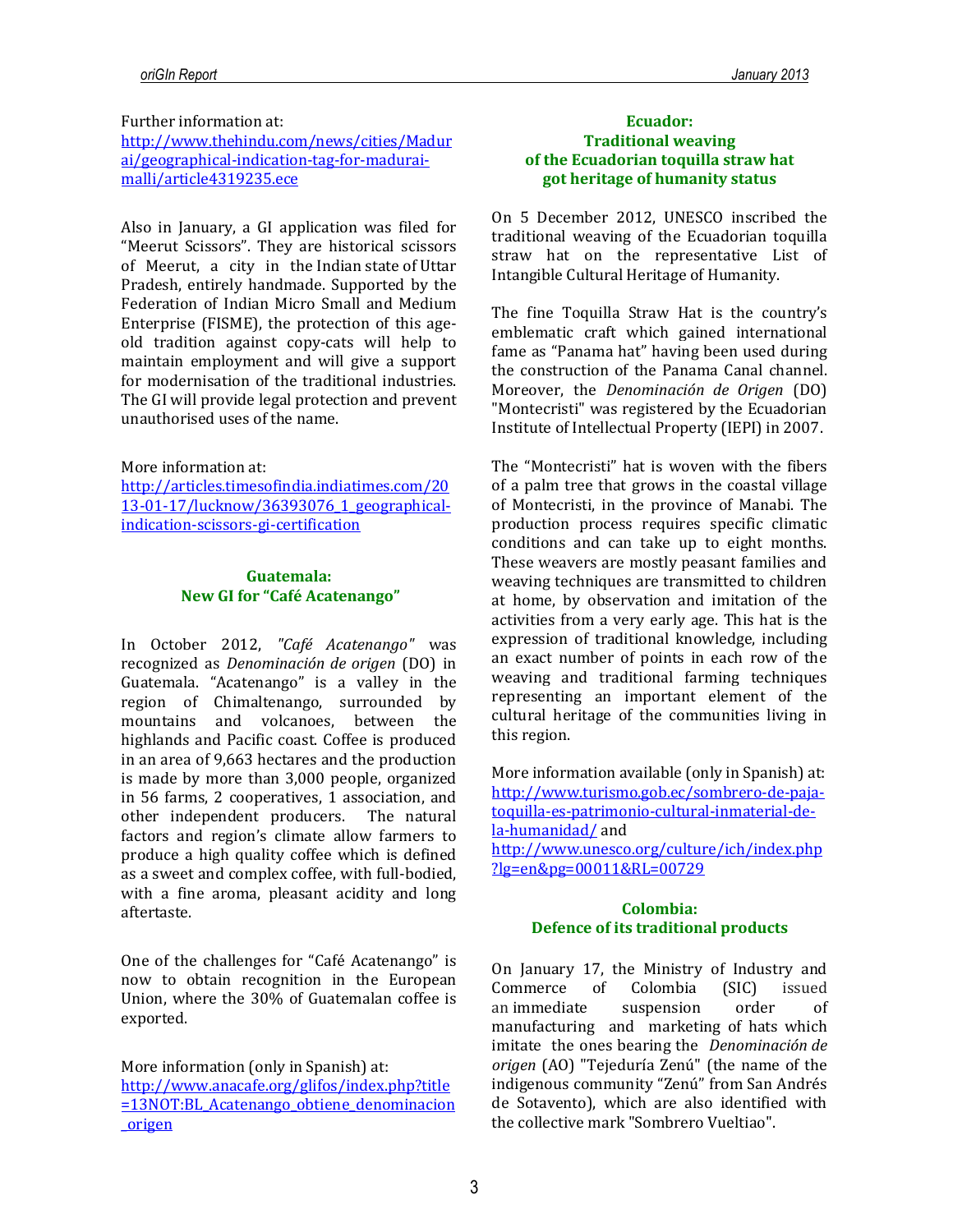Based on this preventive measure any imitation of "Sombreros Vueltiaos" should be taken off the market. Furthermore, the SIC launched an important awareness campaign against counterfeiting.

On 19 January, with the aim to protect the "Zenú" culture, an agreement was signed between the Minister Mr. Díaz-Granado and the representatives of this indigenous community. In this regard, it is worth noting that the Ministry of Commerce, Industry and Tourism of Colombia and the organization *"Artesanías de Colombia"* have been working since 2008 on a draft project to encourage the use of intellectual property rights to protect the country's emblematic handicrafts, as a matter of state policy, raising standards to enhance competitiveness and sophistication of the handmade products.

More information (only in Spanish) at: http://www.sic.gov.co/es/1013 and https://www.mincomercio.gov.co/publicacione s.php?id=5462

## **BILATERAL / REGIONAL ISSUES**

## **EU-USA**

In January, the Irish Presidency of the EU Council announced its will to rapidly give mandate to the European Commission to start the negotiation of the trade agreement with the United States. Negotiations could therefore be officially launched during the next Foreign Affairs Council to be held in Luxembourg on 18 June.

At present, the conclusions and recommendations of the EU-US High Level Group, set up in 2011, were not yet made public. Nevertheless, numerous potential obstacles to such an agreement have already appeared, for instance in the field of agriculture (such as the differences existing between US & EU phytosanitary standards; Europe's GMO process authorization; the Europe's ban on the use of lactic acid in slaughterhouses or on hormonetreated beef) and Intellectual Property Rights (GIs in particular).

**Meanwhile, following a consultation with its members, oriGIn has provided the European Commission with a report concerning the major problems encountered by European PDOs/PGIs in the USA.** 

## **EU – Canada**

Started in October 2008, the talks for the EU-Canada Comprehensive Economic and Trade Agreement (CETA) are on the finish line.

At first, the hope was to conclude the negotiations by the end of 2012 but due to contentious issues at a political level, the will is now to complete them early in 2013, in February for the more optimistic negotiators. Both the Irish Presidency of the EU Council and the Canadian government strongly supports this agenda.

For more information, see: [http://ictsd.org/i/news/bridgesweekly/15279](http://ictsd.org/i/news/bridgesweekly/152795/) [5/](http://ictsd.org/i/news/bridgesweekly/152795/)

**oriGIn has been pushing the Commission to remain ambitious on GIs, in particular with respect to European PDOs/PGIs considered generic in Canada and the ones conflicting with Canadian trade marks. See [http://www.origin-](http://www.origin-gi.com/index.php?option=com_content&view=article&id=35&Itemid=82&lang=en)**

**[gi.com/index.php?option=com\\_content&vie](http://www.origin-gi.com/index.php?option=com_content&view=article&id=35&Itemid=82&lang=en) [w=article&id=35&Itemid=82&lang=en](http://www.origin-gi.com/index.php?option=com_content&view=article&id=35&Itemid=82&lang=en) (oriGIn letter on PDOs/PGIs in the CETA)**

### **EU –Central America: The European Parliament votes in favor of the trade pact**

On 11 December 2012, the EU Parliament met in plenary session and voted in favor of the Council decision on the conclusion of the Agreement establishing an Association between the European Union and Central America.

It is now up to the Council and Central America countries (Costa Rica, El Salvador, Guatemala, Honduras, Nicaragua and Panama) to take the measures for the ratification of the agreement.

Further information at: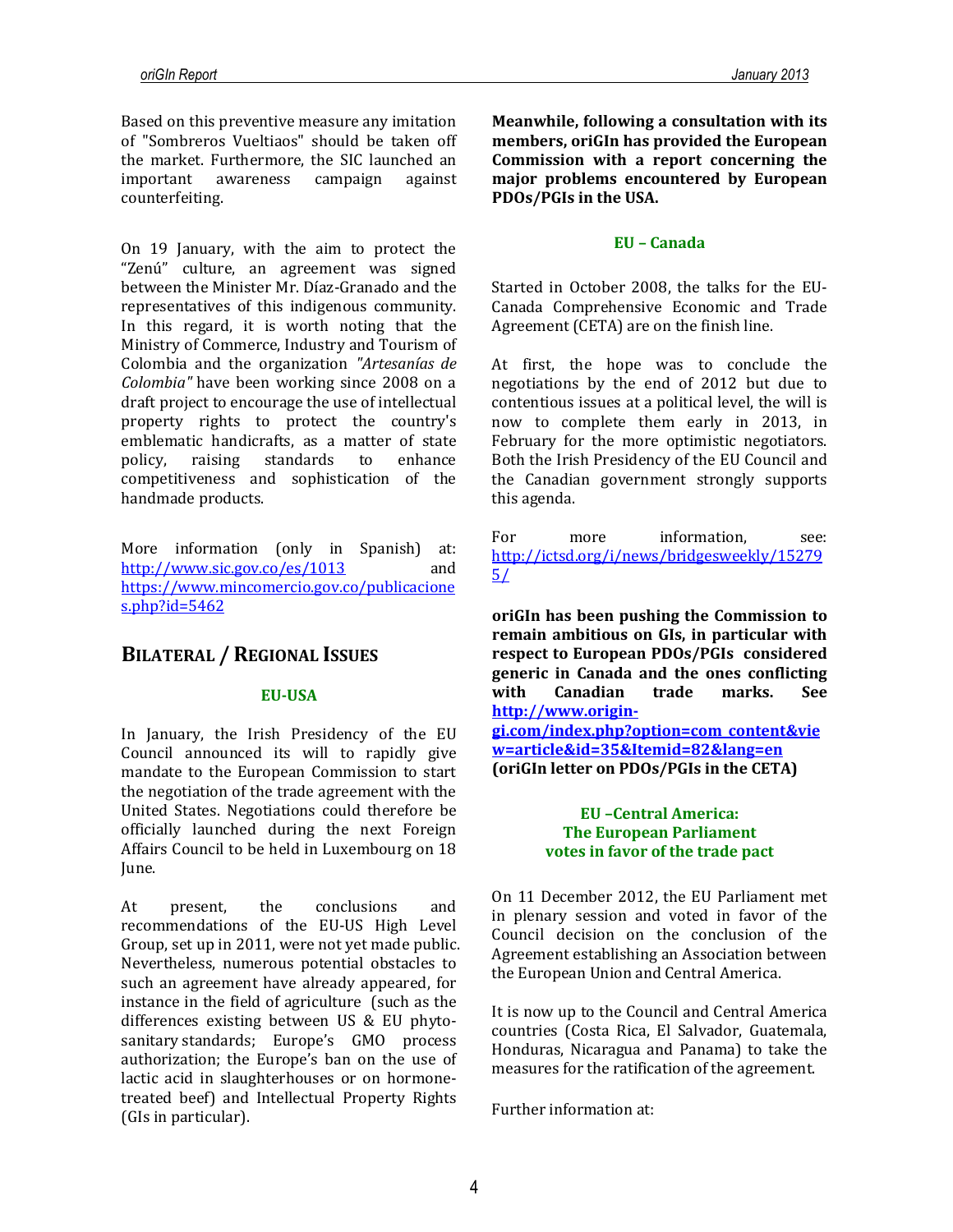[http://www.europarl.europa.eu/sides/getDoc.](http://www.europarl.europa.eu/sides/getDoc.do?pubRef=-//EP//TEXT+TA+P7-TA-2012-0478+0+DOC+XML+V0//EN) [do?pubRef=-//EP//TEXT+TA+P7-TA-2012-](http://www.europarl.europa.eu/sides/getDoc.do?pubRef=-//EP//TEXT+TA+P7-TA-2012-0478+0+DOC+XML+V0//EN) [0478+0+DOC+XML+V0//EN](http://www.europarl.europa.eu/sides/getDoc.do?pubRef=-//EP//TEXT+TA+P7-TA-2012-0478+0+DOC+XML+V0//EN)

#### **EU – Peru/Colombia**

Following the signature of the Free Trade Agreement between the European Union, Colombia and Peru on 26 June 2012, the EU Parliament voted in favor of the Agreement's ratification during its plenary session on 11 December 2012.

Following the ratification process, Ecuador and Bolivia will have the opportunity to join the agreement.

Further information at:

[http://trade.ec.europa.eu/doclib/press/index.c](http://trade.ec.europa.eu/doclib/press/index.cfm?id=851) [fm?id=851](http://trade.ec.europa.eu/doclib/press/index.cfm?id=851)

#### **EU – Singapore**

Following the 11th round of negotiations in November 2012 and after two and a half years of talks, the European Union and Singapore concluded negotiations on a Free Trade Agreement on 16 December 2012. The parties will now submit the agreement to their respective legal authorities, before the official signature scheduled in spring 2013.

Singapore has agreed to establish a register of regionally-specific and recognized foodstuffs, wine and spirits. By offering a high level of protection to EU PDOs/PGIs, the agreement restricts at the same time the US and other third-country suppliers in the identification of products through names corresponding or conflicting to European PDOs/PGIs.

More information at: [http://ec.europa.eu/trade/creating](http://ec.europa.eu/trade/creating-opportunities/bilateral-relations/countries/singapore/)[opportunities/bilateral](http://ec.europa.eu/trade/creating-opportunities/bilateral-relations/countries/singapore/)[relations/countries/singapore/](http://ec.europa.eu/trade/creating-opportunities/bilateral-relations/countries/singapore/)

#### **EU – Japan**

On 29 November 2012 the EU Council gave the European Commission the green light to start negotiations for a Free Trade Agreement with Japan.

Further information at:

[http://trade.ec.europa.eu/doclib/press/index.c](http://trade.ec.europa.eu/doclib/press/index.cfm?id=847) [fm?id=847](http://trade.ec.europa.eu/doclib/press/index.cfm?id=847)

#### **EU – Russia**

Currently, there is no mandate to negotiate a Free Trade Agreement between the EU and Russia, but only technical discussions. The last meeting took place on the 10th of December 2012 and the next one is scheduled for March 2013.

The talks deal notably with the applications for registration of Geographical Indications. The discussions reveal a fundamental difference of view on the inclusion or not of the applicants' names during the registration.

Nevertheless, Russia seems to be in favor of the conclusion of a general agreement without exception on GIs. In that way if it is possible to conclude the discussions before summer, the European Commission could ask the Council in May a specific mandate to negotiate on GIs.

**Following a consultation with its members, oriGIn has provided the European Commission with a report concerning the major problems encountered by European PDOs/PGIs in Russia.** 

## **EU – Republic of Moldova**

The negotiations to conclude a new association agreement between the Republic of Moldova and the European Union were launched in January 2010. Meanwhile, to add a chapter on trade to this agreement, discussions on a Deep and Comprehensive Free Trade Area have started on the 27 February 2012. The 5th round of negotiations took place from 21 to 25 January 2013.

In between, the EU negotiated and concluded on the 3rd of December an agreement on the protection of GIs of agricultural products and foodstuffs. It has been published on the 15th January 2013. This agreement allow a mutual recognition of GIs but also the possibility to add new ones and foresee a transition period of 5 years for Moldova to put in place all complementary actions necessary to stop any unlawful use of GIs.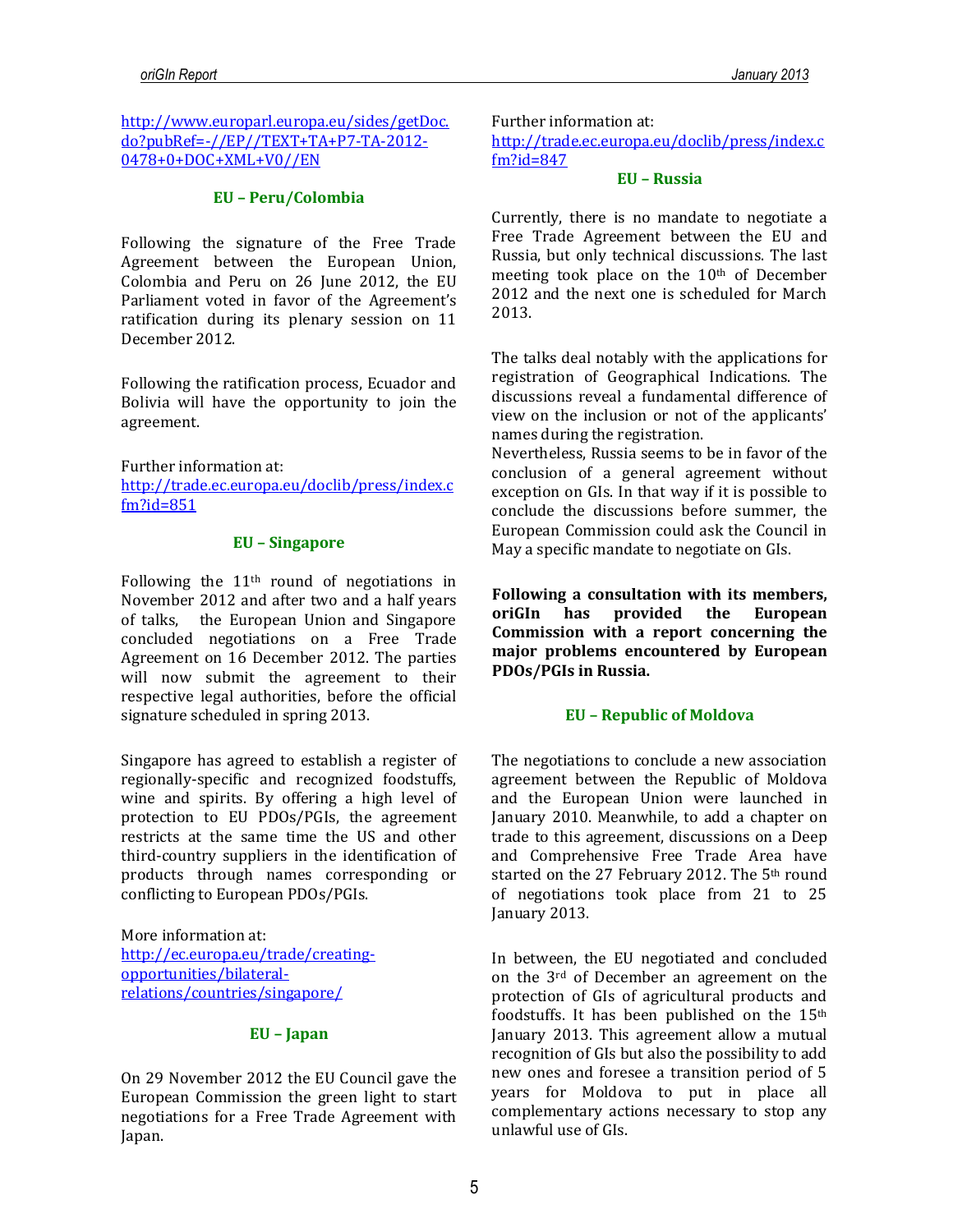The text of the agreement is available at: [http://eur](http://eur-lex.europa.eu/LexUriServ/LexUriServ.do?uri=OJ:L:2013:010:0003:0170:EN:PDF)[lex.europa.eu/LexUriServ/LexUriServ.do?uri=O](http://eur-lex.europa.eu/LexUriServ/LexUriServ.do?uri=OJ:L:2013:010:0003:0170:EN:PDF) [J:L:2013:010:0003:0170:EN:PDF](http://eur-lex.europa.eu/LexUriServ/LexUriServ.do?uri=OJ:L:2013:010:0003:0170:EN:PDF)

#### **EU – Africa**

On the 26 November 2012, the European Commission signed a cooperation agreement with the African Regional Intellectual Property Organization (ARIPO) to improve the protection of GIs in Africa.

This agreement followed the ARIPO Council's decision taken in December 2011 to develop a system to protect GIs. This is why, with the help of the European Commission, ARIPO has worked to promote the use of intellectual property rights in inter-regional and international trade.

The results are crystallized in this administrative memorandum of understanding which, even if it is non-legally binding, will serve both parties to work together to promote GIs legal framework, to inform producers and other stakeholders and to enhancing the public awareness of GIs and their potential for African producers.

Further information at: [http://ec.europa.eu/agriculture/developing](http://ec.europa.eu/agriculture/developing-countries/gi/memorandum-aripo/text_en.pdf)[countries/gi/memorandum-aripo/text\\_en.pdf](http://ec.europa.eu/agriculture/developing-countries/gi/memorandum-aripo/text_en.pdf)

## **EUROPEAN AFFAIRS**

## **GI POLICY**

### **OHIM: Revision of the Manual concerning proceedings before the Office**

In December 2012, the Office for the harmonization in the Internal Market (OHIM) finalized the revision of the Manual concerning proceedings before the Office.

Several changes concerning the absolute grounds of refusals go in the right direction. They ensure the correct application of the relevant EU Regulations on Geographical Indications as well as the Community Trademark Regulation, with respect to the

limitations in the registration of trademarks containing or conflicting with PDOs/PGIs.

The new version of the Manual is available at: [http://oami.europa.eu/ows/rw/resource/docu](http://oami.europa.eu/ows/rw/resource/documents/CTM/legalReferences/manual/Part_B%20_Examination.pdf) [ments/CTM/legalReferences/manual/Part\\_B%](http://oami.europa.eu/ows/rw/resource/documents/CTM/legalReferences/manual/Part_B%20_Examination.pdf) [20\\_Examination.pdf](http://oami.europa.eu/ows/rw/resource/documents/CTM/legalReferences/manual/Part_B%20_Examination.pdf)

This revision follows the Court of Justice Judgment "Cognac II" and the General Court Judgment "Cuvee Palomar" rendered in 2011. **Some of criteria provided in the Manual reflect as well the recommendations made by oriGIn to OHIM in 2011 (see our Paper on the management of trademark applications conflicting with geographical names protected at the EU level by the OHIM at http://www.origin-**

**gi.com/index.php?option=com\_content&vie w=article&id=37&Itemid=84&lang=en).**

**A few issues remain to be clarified in our view, such as the possibility for entities respecting the product specification to obtain a trademark consisting or containing a PDO-PGI (see pages 68 and 73 of the Manual). oriGIn will work to make sure they will be clarified in the next Manual's revision process, which should be finalised this year.** 

## **Quality Package: new Regulation entered into force**

**Adopted by the European Council on 13 November 2012, the Regulation No 1151/2012 on quality schemes for agricultural products and foodstuffs (the socalled 'Quality Package') was published in the Official Journal of the European Union on the 12 December 2012 and entered into force on 3 January 2013.** 

The new EU Regulation achieves a simplified regime for several quality schemes by putting them under one single legal instrument. Moreover, it creates a more robust framework for the protection and promotion of quality agricultural products including a reinforcement of the existing scheme for PDOs and PGIs.

The full text of the Regulation is available at: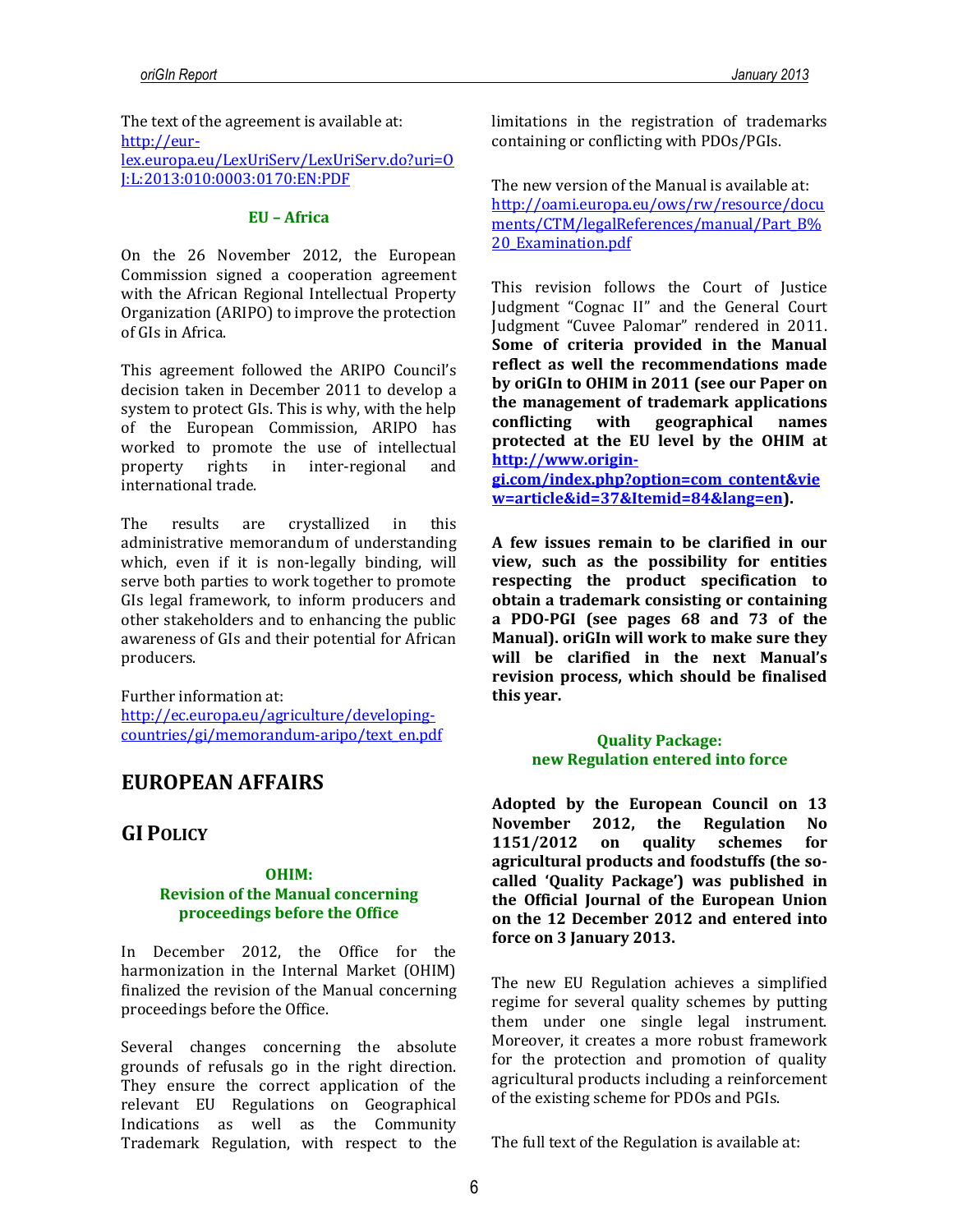#### [http://eur-](http://eur-lex.europa.eu/LexUriServ/LexUriServ.do?uri=OJ:L:2012:343:0001:0029:EN:PDF)

[lex.europa.eu/LexUriServ/LexUriServ.do?uri=O](http://eur-lex.europa.eu/LexUriServ/LexUriServ.do?uri=OJ:L:2012:343:0001:0029:EN:PDF) [J:L:2012:343:0001:0029:EN:PDF](http://eur-lex.europa.eu/LexUriServ/LexUriServ.do?uri=OJ:L:2012:343:0001:0029:EN:PDF)

### **CAP reform: Vote of the EP COMAGRI**

The Agriculture Committee of the European Parliament (COMAGRI) voted on January 23 on the Report drafted by Michel Dantin (EPP/FR) on the reform of the single CMO.

**All the compromise amendments were adopted, in particular the amendment n°112 on the management of production volumes for all PDOs and PGIs. This is very encouraging in light of the campaign oriGIn has been pushing over the last few years.** 

### **EU CAP talks: Priorities of the Irish Presidency of the EU Council**

Following the progress made by the Cyprus Presidency on the CAP reform, Ireland hope to conclude a deal among Farm Ministers at the Agriculture Council on 25 & 26 June in Luxembourg. Nevertheless the achievement will largely depend on the talks on the Multi-annual Financial Framework currently pending until the next EU Council Summit scheduled for 7 & 8 February.

An agreement on the future CAP will also depend on progress made in trilogue discussions between MEPs & Council negotiators and the adoption by the EP plenary of the text in March. The discussions on the reform are becoming more and more crucial. Indeed, Germany has scheduled elections for autumn and, with the renewal of the Commission college in 2014, talks will become more thorny if no agreement is concluded in June 2013. On the 23rd of January the Agriculture Committee of the European Parliament has adopted the amendments on the CAP reform and the mandate to open the interinstitutional negotiations. More precision on the agenda will then be given during the next Agriculture Council on 28 January.

In March, the Irish Presidency and the Ministers of Agriculture will also discuss the Commission proposals for revising the rules for animal and plant health as well as marketing, controls & production of seeds. Other key dossiers for 2013 include the reform of promotion policy, new organic farming proposals & plants to regulate cloning and novel food.

Further information at:

[http://eu2013.ie/media/eupresidency/content/d](http://eu2013.ie/media/eupresidency/content/documents/EU-Pres_Prog_A4.pdf) [ocuments/EU-Pres\\_Prog\\_A4.pdf](http://eu2013.ie/media/eupresidency/content/documents/EU-Pres_Prog_A4.pdf) (page 24 & 25).

### **Foreign GIs on the Common Market: Registration of the 10th Chinese GI**

On 30 November, 东山白芦笋 (Dongshan Bai Lu Sun) was registered as PGI in the EU. 'Dongshan Bai Lu Sun' is a canned asparagus cultivated by traditional production techniques in Dongshan (Island) in Funjian Province, China.

This registration is the last in the framework of the pilot project between the EU and China launched in July 2007 – the so-called "10 plus 10" project – based on which both countries lodged applications for the protection of 10 agricultural GIs in the partner's jurisdiction. In this respect, it is worth recalling that the following Chinese product names were registered in the EU: Longkou Fen Si (vermicelli) as PGI, Shaanxi ping guo (apple) as PDO, Longjing cha (tea) as PDO, Guanxi Mi You (honey pomelo) as PDO, Lixian Ma Shan Yao (yam) as PGI, Jinxiang Da Suan (garlic) as PGI, Zhenjiang Xiang Cu (vinegar) as PGI, and Pinggu Da Tao (peach) as PDO.

The completion and the success of this project is an important step towards the negotiation of a broader bilateral agreement on GIs.

Further information at: [http://eur](http://eur-lex.europa.eu/LexUriServ/LexUriServ.do?uri=OJ:C:2012:099:0014:0017:EN:PDF)[lex.europa.eu/LexUriServ/LexUriServ.do?uri=OJ:C](http://eur-lex.europa.eu/LexUriServ/LexUriServ.do?uri=OJ:C:2012:099:0014:0017:EN:PDF) [:2012:099:0014:0017:EN:PDF](http://eur-lex.europa.eu/LexUriServ/LexUriServ.do?uri=OJ:C:2012:099:0014:0017:EN:PDF)

## **NEWS ON GI REGISTRATIONS**

#### **Registrations**

**-** « Aischgründer Karpfen » "(PGI) Germany - 24/11 [http://eur](http://eur-lex.europa.eu/LexUriServ/LexUriServ.do?uri=OJ:L:2012:326:0001:0002:EN:PDF)[lex.europa.eu/LexUriServ/LexUriServ.do?uri](http://eur-lex.europa.eu/LexUriServ/LexUriServ.do?uri=OJ:L:2012:326:0001:0002:EN:PDF) [=OJ:L:2012:326:0001:0002:EN:PDF](http://eur-lex.europa.eu/LexUriServ/LexUriServ.do?uri=OJ:L:2012:326:0001:0002:EN:PDF)